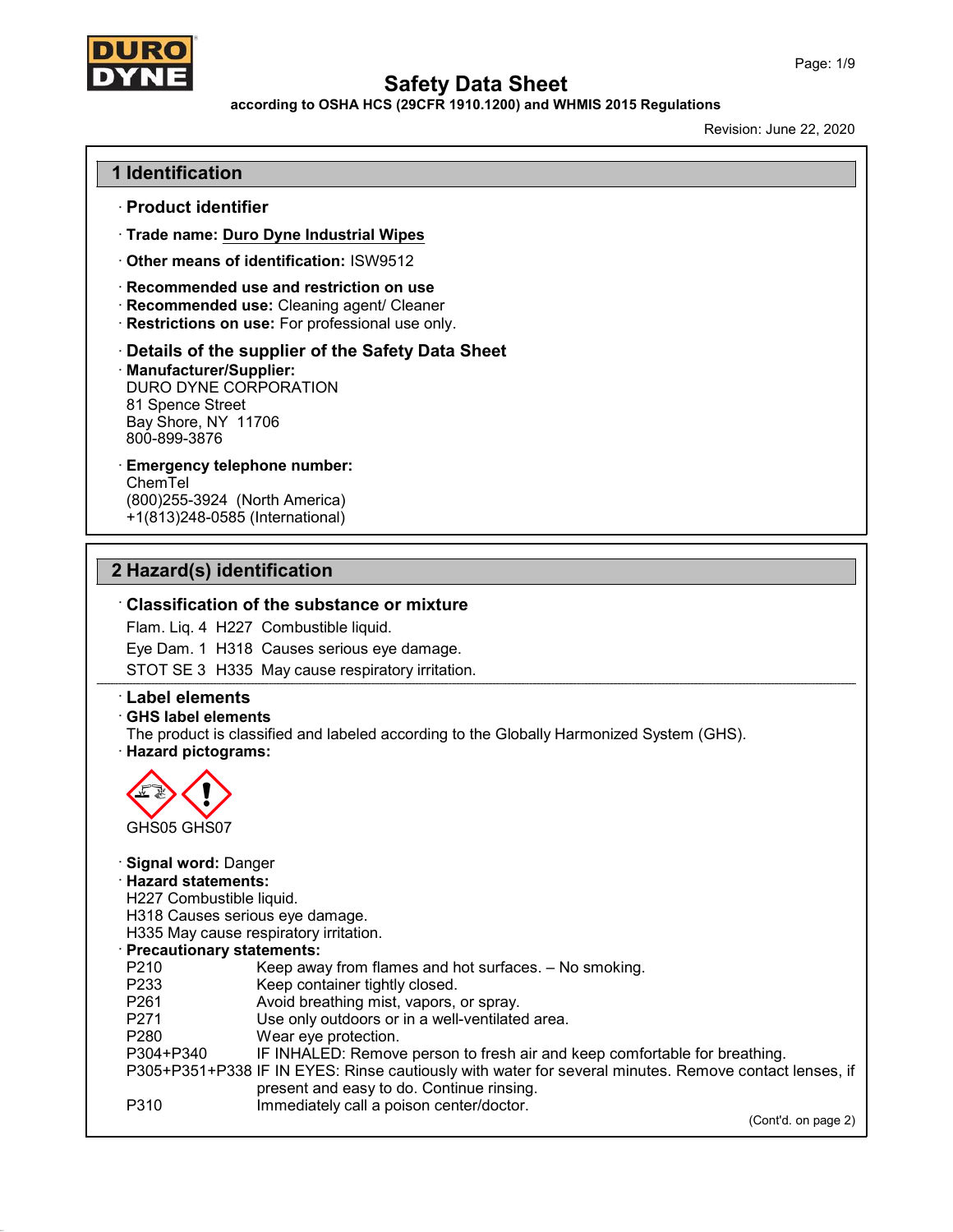

according to OSHA HCS (29CFR 1910.1200) and WHMIS 2015 Regulations

Revision: June 22, 2020

 $(C_{\alpha} + d_{\alpha} + f_{\alpha})$ 

#### Trade name: Duro Dyne Industrial Wipes

| P370+P378        | (COTILG. OF Dage 1)<br>In case of fire: Use foam, powder, or carbon dioxide for extinction. |
|------------------|---------------------------------------------------------------------------------------------|
|                  |                                                                                             |
| P403+P235        | Store in a well-ventilated place. Keep cool.                                                |
| P405             | Store locked up.                                                                            |
| P <sub>501</sub> | Dispose of contents/container in accordance with local/regional/national/international      |
|                  | regulations.                                                                                |

· Other hazards There are no other hazards not otherwise classified that have been identified.

## 3 Composition/information on ingredients

#### · Chemical characterization: Mixtures

## · Components:

| oompononto. |                                                            |             |
|-------------|------------------------------------------------------------|-------------|
|             | $97-64-3$ ethyl lactate                                    | $10 - 30\%$ |
|             | <b>♦ Flam. Lig. 3, H226</b>                                |             |
|             | <b>Eye Dam. 1, H318</b>                                    |             |
|             | $\lozenge$ STOT SE 3, H335                                 |             |
|             | 34398-01-1   Poly-(oxy-1,2-ethanediyl)-alpha-undecyl-omega | 1-5%        |
|             | → Eye Dam. 1, H318                                         |             |
|             | $\Diamond$ Acute Tox. 4, H302                              |             |
|             |                                                            |             |

#### · Additional information:

For the listed ingredient(s), the identity and/or exact percentage(s) are being withheld as a trade secret. For the wording of the listed Hazard Statements, refer to section 16.

## 4 First-aid measures

## · Description of first aid measures

#### · After inhalation:

Supply fresh air; consult doctor in case of complaints.

Provide oxygen treatment if affected person has difficulty breathing.

In case of unconsciousness place patient stably in side position for transportation.

#### · After skin contact:

Immediately rinse with water.

Seek medical treatment in case of complaints.

#### · After eye contact:

Rinse opened eye for several minutes under running water. If symptoms persist, consult a doctor.

#### · After swallowing:

Unlikely route of exposure.

Rinse out mouth and then drink plenty of water.

Do not induce vomiting; immediately call for medical help.

· Most important symptoms and effects, both acute and delayed:

Headache

Breathing difficulty

Coughing

Causes serious eye irritation.

· Danger: Causes serious eye damage.

· Indication of any immediate medical attention and special treatment needed: Treat symptomatically.

(Cont'd. on page 3)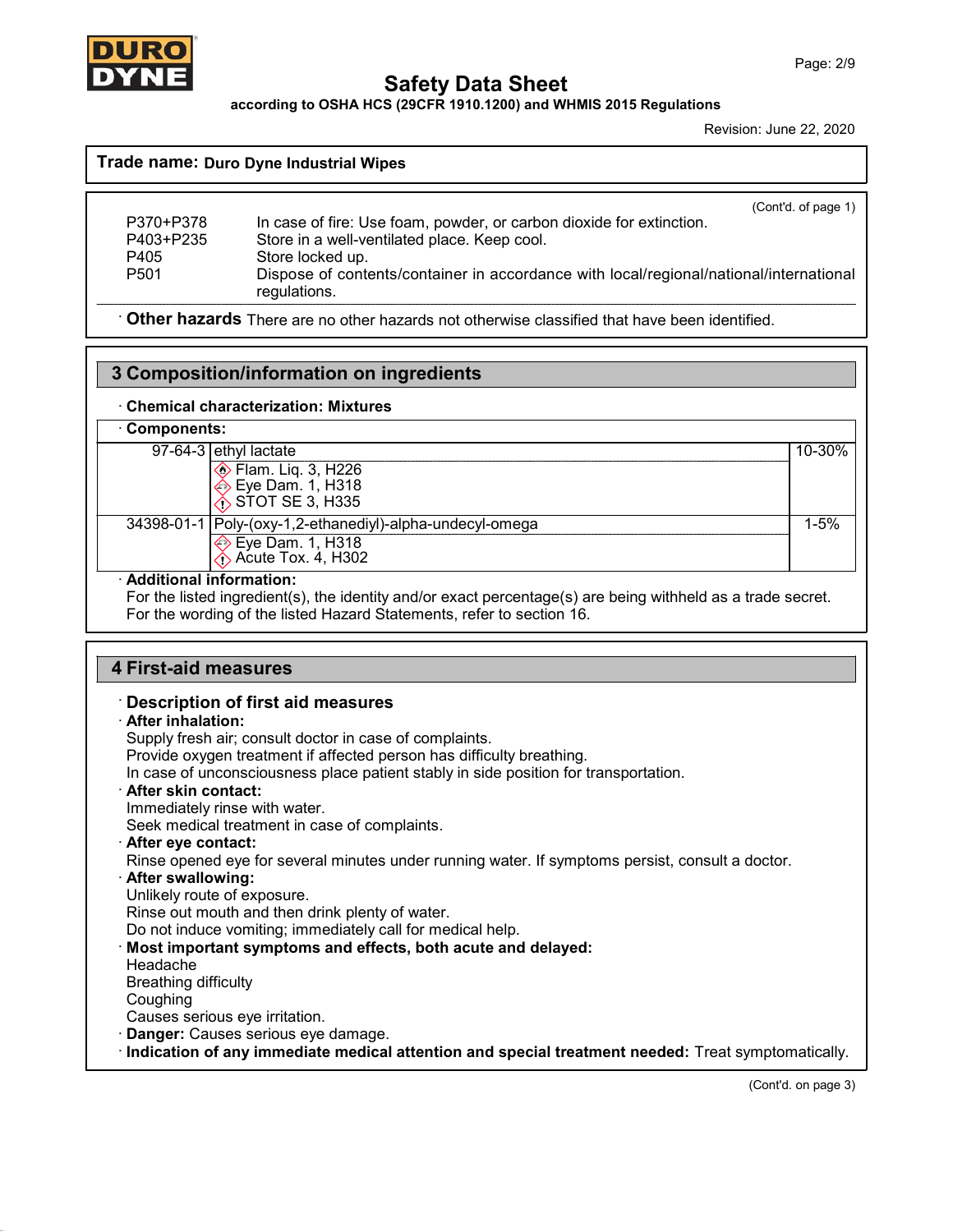

according to OSHA HCS (29CFR 1910.1200) and WHMIS 2015 Regulations

Revision: June 22, 2020

#### Trade name: Duro Dyne Industria**l** Wipes

(Cont'd. of page 2)

### 5 Fire-fighting measures

- · Extinguishing media
- · Suitable extinguishing agents:
- Water fog / haze
- Foam
- Gaseous extinguishing agents
- Fire-extinguishing powder
- · For safety reasons unsuitable extinguishing agents: Water stream.
- Special hazards arising from the substance or mixture Combustible liquid.
- Formation of toxic gases is possible during heating or in case of fire.
- · Advice for firefighters
- · Protective equipment:

Wear self-contained respiratory protective device.

- Wear fully protective suit.
- · Additional information:

Eliminate all ignition sources if safe to do so.

Cool endangered containers with water fog.

### 6 Accidental release measures

- · Personal precautions, protective equipment and emergency procedures
- Ensure adequate ventilation. Use personal protective equipment as required.
- Keep away from ignition sources.
- Protect from heat
- · Environmental precautions Avoid release to the environment.

#### · Methods and material for containment and cleaning up

Absorb liquid components with non-combustible liquid-binding material.

Sweep up and place into an appropriate container.

Send for recovery or disposal in suitable receptacles.

Reference to other sections

See Section 7 for information on safe handling.

See Section 8 for information on personal protection equipment.

See Section 13 for disposal information.

## 7 Handling and storage

#### · Handling

#### · Precautions for safe handling:

Use only in well ventilated areas.

Avoid breathing mist, vapors, or spray.

Keep out of reach of children. Avoid contact with the eyes and skin.

Open and handle receptacle with care.

- 
- · Information about protection against explosions and fires: Combustible liquid.

(Cont'd. on page 4)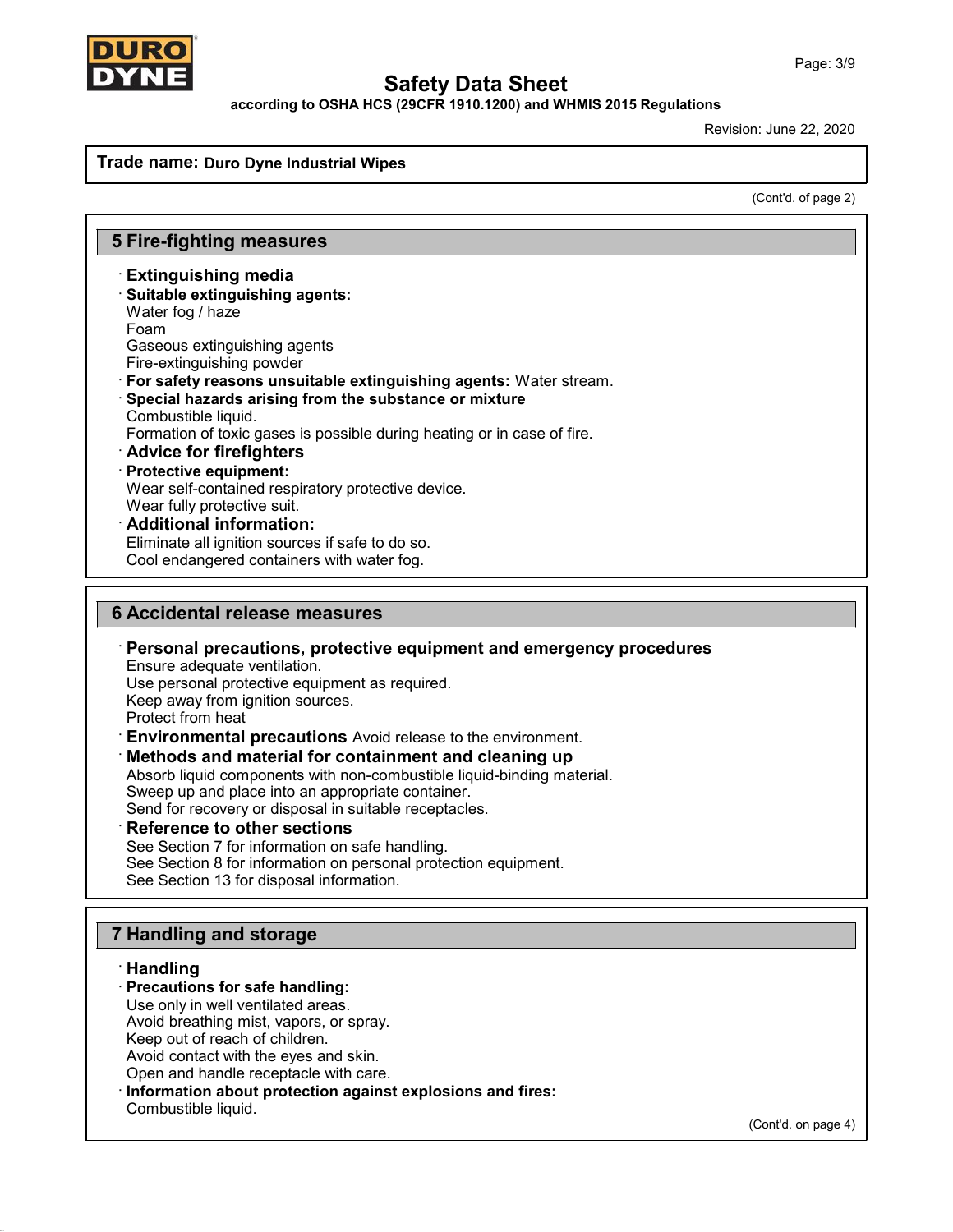

according to OSHA HCS (29CFR 1910.1200) and WHMIS 2015 Regulations

Revision: June 22, 2020

### Trade name: Duro Dyne Industrial Wipes

(Cont'd. of page 3)

Keep ignition sources away - Do not smoke. Flammable gas-air mixtures may be formed in empty containers/receptacles.

- · Conditions for safe storage, including any incompatibilities
- · Requirements to be met by storerooms and receptacles:
- Avoid storage near extreme heat, ignition sources or open flame.
- · Information about storage in one common storage facility:
- Store away from foodstuffs.

Store away from oxidizing agents.

- · Further information about storage conditions: Store in cool, dry conditions in well sealed receptacles.
- · Specific end use(s) No relevant information available.

### 8 Exposure controls/personal protection

#### · Control parameters

#### · Components with limit values that require monitoring at the workplace:

The product does not contain any relevant quantities of materials with critical values that have to be monitored at the workplace.

#### · Exposure controls

#### · General protective and hygienic measures:

The usual precautionary measures for handling chemicals should be followed.

Keep away from foodstuffs, beverages and feed.

Wash hands before breaks and at the end of work.

Avoid contact with the eyes and skin.

- Avoid breathing vapors.
- · Engineering controls: No relevant information available.

#### · Breathing equipment:

Wear appropriate NIOSH respirator when ventilation is inadequate and occupational exposure limits are exceeded.

· Protection of hands:

Gloves are advised for repeated or prolonged contact.

Wear protective gloves to handle contents of damaged or leaking units.

The glove material has to be impermeable and resistant to the product/ the substance/ the preparation. Eye protection:



Safety glasses

#### Body protection:

Protective work clothing

Apron

## · Limitation and supervision of exposure into the environment

No relevant information available.

· Risk management measures No relevant information available.

## 9 Physical and chemical properties

(Cont'd. on page 5)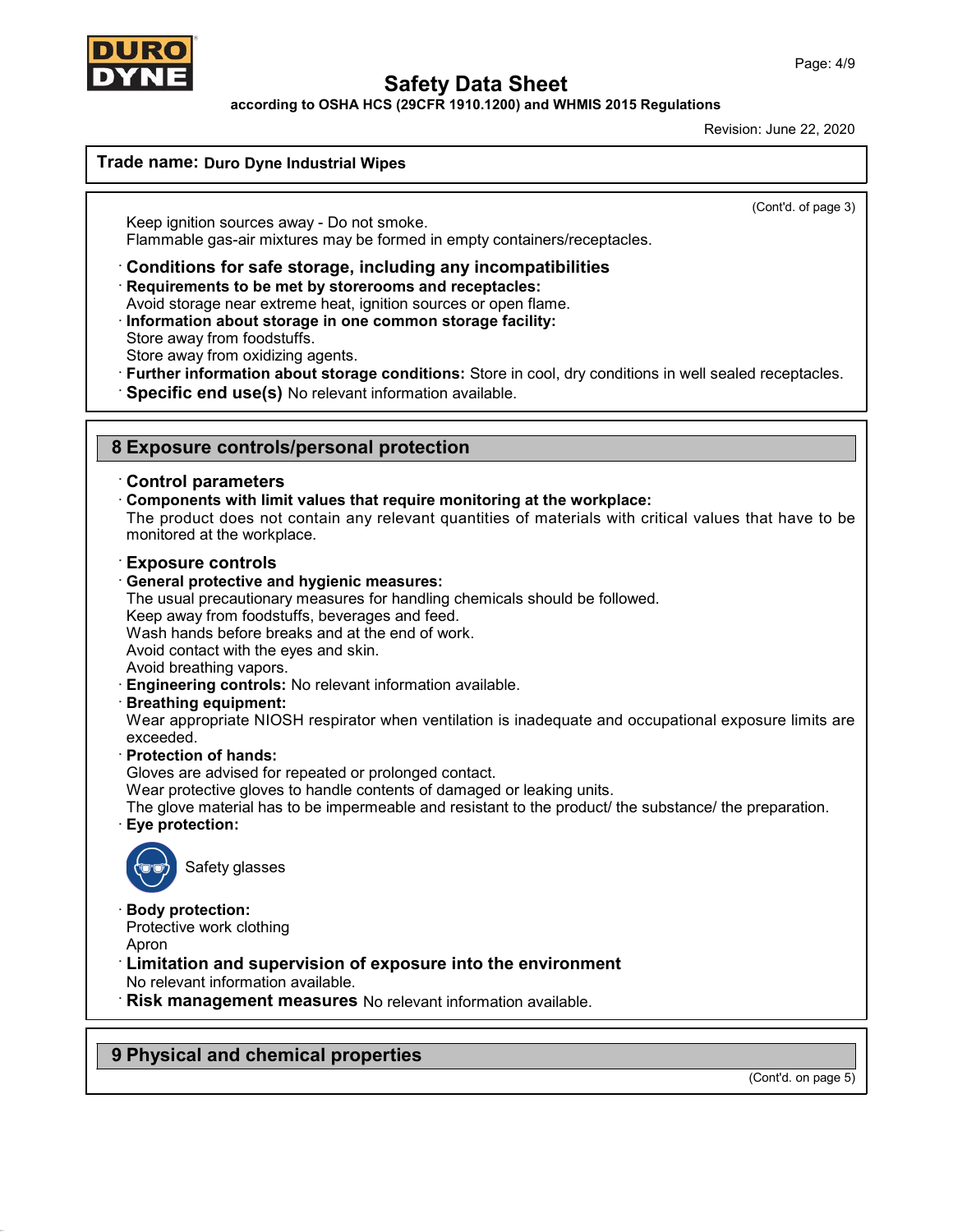



according to OSHA HCS (29CFR 1910.1200) and WHMIS 2015 Regulations

Revision: June 22, 2020

## Trade name: Duro Dyne Industrial Wipes

|                                                            | (Cont'd. of page 4)                                                                            |
|------------------------------------------------------------|------------------------------------------------------------------------------------------------|
| Information on basic physical and chemical properties      |                                                                                                |
| $\cdot$ Appearance:                                        |                                                                                                |
| Form:                                                      | Liquid on inert carrier material                                                               |
| Color:                                                     | According to product specification                                                             |
| · Odor:                                                    | Characteristic                                                                                 |
| · Odor threshold:                                          | Not determined.                                                                                |
| · pH-value:                                                | Not determined.                                                                                |
| · Melting point/Melting range:                             | Not determined.                                                                                |
| · Boiling point/Boiling range:                             | Not determined.                                                                                |
| · Flash point:                                             | 72.8 °C (163 °F)                                                                               |
| · Flammability (solid, gaseous):                           | Not applicable.                                                                                |
| · Auto-ignition temperature:                               | Not determined.                                                                                |
| · Decomposition temperature:                               | Not determined.                                                                                |
| · Danger of explosion:                                     | Product is not explosive. However, formation of explosive air/<br>vapor mixtures are possible. |
| <b>Explosion limits</b>                                    |                                                                                                |
| Lower:                                                     | Not determined.                                                                                |
| Upper:                                                     | Not determined.                                                                                |
| Oxidizing properties:                                      | Non-oxidizing.                                                                                 |
| · Vapor pressure:                                          | Not determined.                                                                                |
| · Density:                                                 |                                                                                                |
| <b>Relative density:</b>                                   | 1.03 (liquid component)                                                                        |
| Vapor density:                                             | Not determined.                                                                                |
| <b>Evaporation rate:</b>                                   | Not determined.                                                                                |
| · Solubility in / Miscibility with                         |                                                                                                |
| Water:                                                     | Partly soluble.                                                                                |
| · Partition coefficient (n-octanol/water): Not determined. |                                                                                                |
| · Viscosity                                                |                                                                                                |
| Dynamic:                                                   | Not determined.                                                                                |
| Kinematic:                                                 | Not determined.                                                                                |
| Other information                                          | No relevant information available.                                                             |

# 10 Stability and reactivity

· Reactivity:

Reacts with oxidizing agents.

Reacts with strong acids and alkali.

· Chemical stability:

· Thermal decomposition / conditions to be avoided: Keep away from heat and direct sunlight.

· Possibility of hazardous reactions

Combustible liquid.

(Cont'd. on page 6)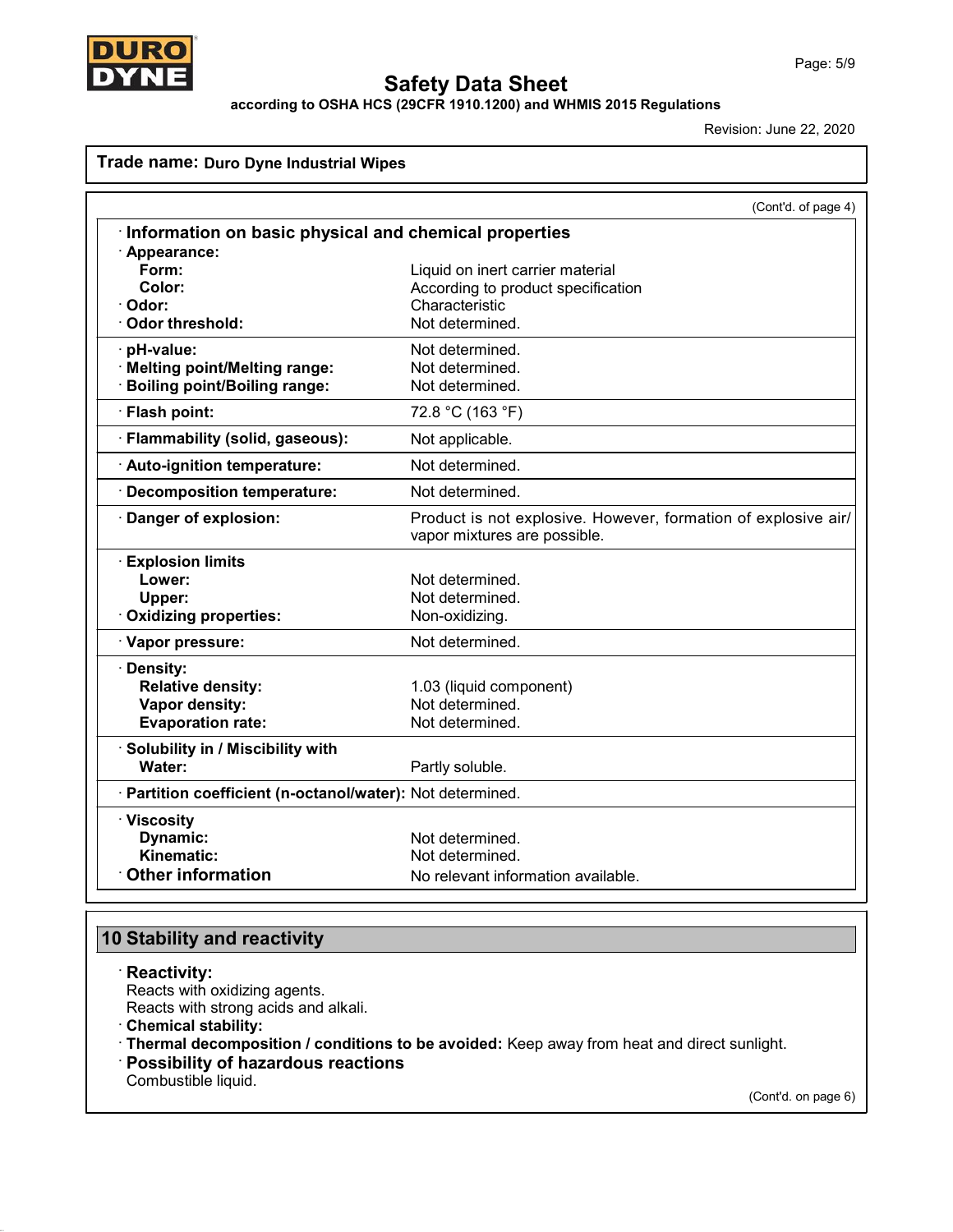

according to OSHA HCS (29CFR 1910.1200) and WHMIS 2015 Regulations

Revision: June 22, 2020

### Trade name: Duro Dyne Industrial Wipes

(Cont'd. of page 5)

Reacts with oxidizing agents. Used empty containers may contain product gases which form explosive mixtures with air.

- · Conditions to avoid Excessive heat and contact with oxidizers.
- · Incompatible materials Oxidizers, strong bases, strong acids

### · Hazardous decomposition products

Under fire conditions only:

Carbon monoxide and carbon dioxide

Nitrogen oxides (NOx)

## 11 Toxicological information

### · Information on toxicological effects

· Acute toxicity: Based on available data, the classification criteria are not met.

· LD/LC50 values that are relevant for classification:

#### 34398-01-1 Poly-(oxy-1,2-ethanediyl)-alpha-undecyl-omega

Oral LD50 >1400 mg/kg (rat)

#### · Primary irritant effect:

· On the skin: Based on available data, the classification criteria are not met.

- · On the eye: Strong irritant with the danger of severe eye injury.
- · Sensitization: No sensitizing effects known.

### · IARC (International Agency for Research on Cancer):

None of the ingredients are listed.

## · NTP (National Toxicology Program):

None of the ingredients are listed.

### OSHA-Ca (Occupational Safety & Health Administration):

# None of the ingredients are listed.

Probable route(s) of exposure:

Ingestion.

Inhalation.

Eye contact.

Skin contact.

- · Germ cell mutagenicity: Based on available data, the classification criteria are not met.
- · Carcinogenicity: Based on available data, the classification criteria are not met.
- · Reproductive toxicity: Based on available data, the classification criteria are not met.
- · STOT-single exposure: May cause respiratory irritation.
- · STOT-repeated exposure: Based on available data, the classification criteria are not met.
- · Aspiration hazard: Based on available data, the classification criteria are not met.

## 12 Ecological information

· Toxicity

· Aquatic toxicity

34398-01-1 Poly-(oxy-1,2-ethanediyl)-alpha-undecyl-omega

EC50 1-10 mg/kg (daphnia) (48hr)

(Cont'd. on page 7)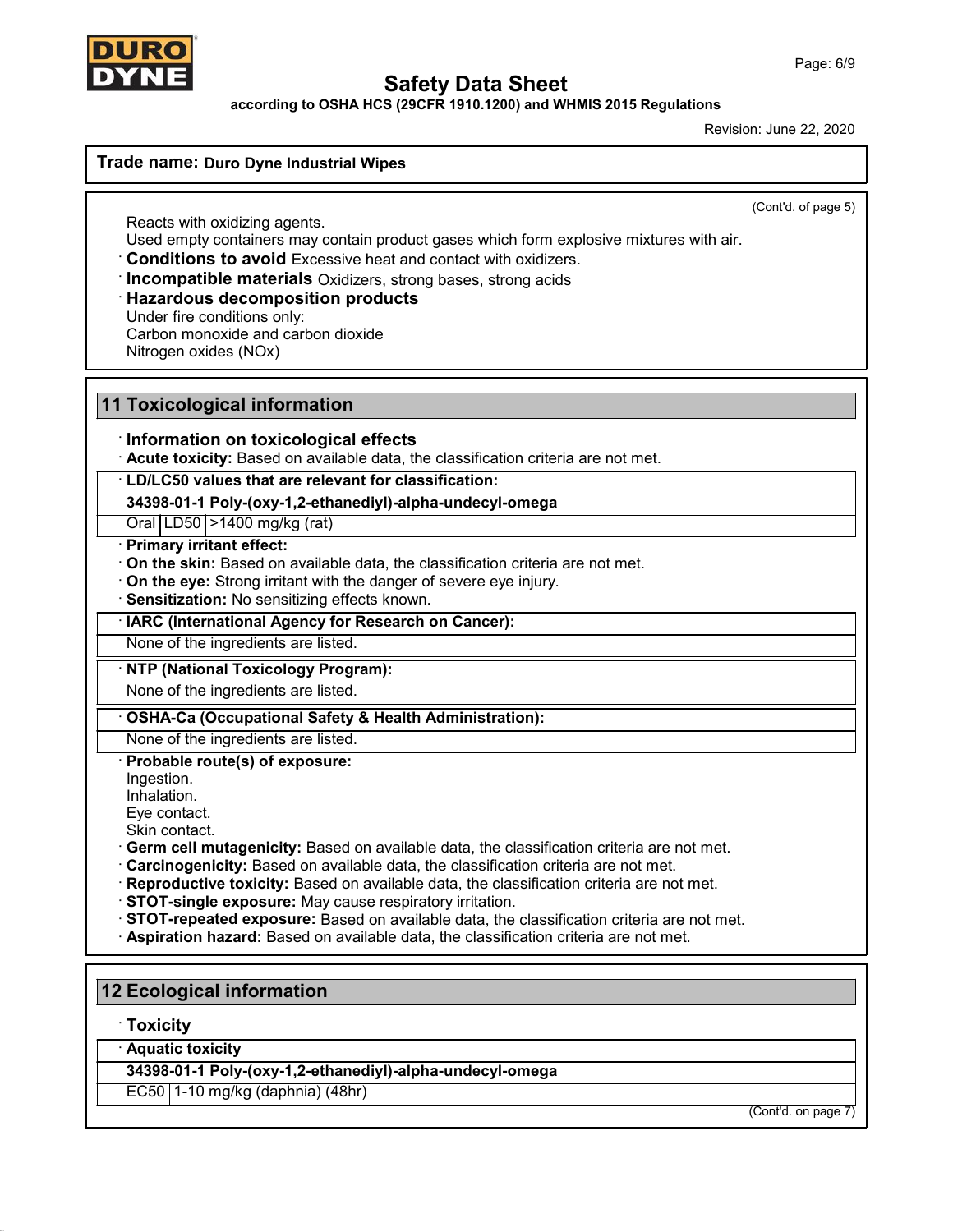

## according to OSHA HCS (29CFR 1910.1200) and WHMIS 2015 Regulations

Revision: June 22, 2020

#### Trade name: Duro Dyne Industrial Wipes

(Cont'd. of page 6)

LC50 1-10 mg/l (pimephales promelas) (96hr)

· Persistence and degradability No relevant information available.

· Bioaccumulative potential: No relevant information available.

· Mobility in soil: No relevant information available.

· Other adverse effects No relevant information available.

## 13 Disposal considerations

### · Waste treatment methods

#### · Recommendation:

The user of this material has the responsibility to dispose of unused material, residues and containers in compliance with all relevant local, state and federal laws and regulations regarding treatment, storage and disposal for hazardous and nonhazardous wastes.

### · Uncleaned packagings

· Recommendation: Disposal must be made according to official regulations.

| <b>14 Transport information</b>                                                   |                                                                                                                              |  |
|-----------------------------------------------------------------------------------|------------------------------------------------------------------------------------------------------------------------------|--|
| · UN-Number<br>· DOT, ADR/RID/ADN, IMDG, IATA                                     | Not regulated.                                                                                                               |  |
| $\cdot$ UN proper shipping name<br>· DOT, ADR/RID/ADN, IMDG, IATA                 | Not regulated.                                                                                                               |  |
| Transport hazard class(es)                                                        |                                                                                                                              |  |
| · DOT, ADR/RID/ADN, IMDG, IATA<br>· Class                                         | Not regulated.                                                                                                               |  |
| · Packing group<br>· DOT, ADR/RID/ADN, IMDG, IATA                                 | Not regulated.                                                                                                               |  |
| <b>Environmental hazards</b><br>· Marine pollutant:                               | <b>No</b>                                                                                                                    |  |
| $\cdot$ Special precautions for user                                              | Not applicable.                                                                                                              |  |
| Transport in bulk according to Annex II of<br><b>MARPOL73/78 and the IBC Code</b> | Not applicable.                                                                                                              |  |
| · Transport/Additional information:                                               |                                                                                                                              |  |
| $\cdot$ DOT                                                                       | Classified as combustible under US DOT regulations.<br>Labeling is only required for single packages ≥119 US<br>gal / 450 L. |  |

## 15 Regulatory information

(Cont'd. on page 8)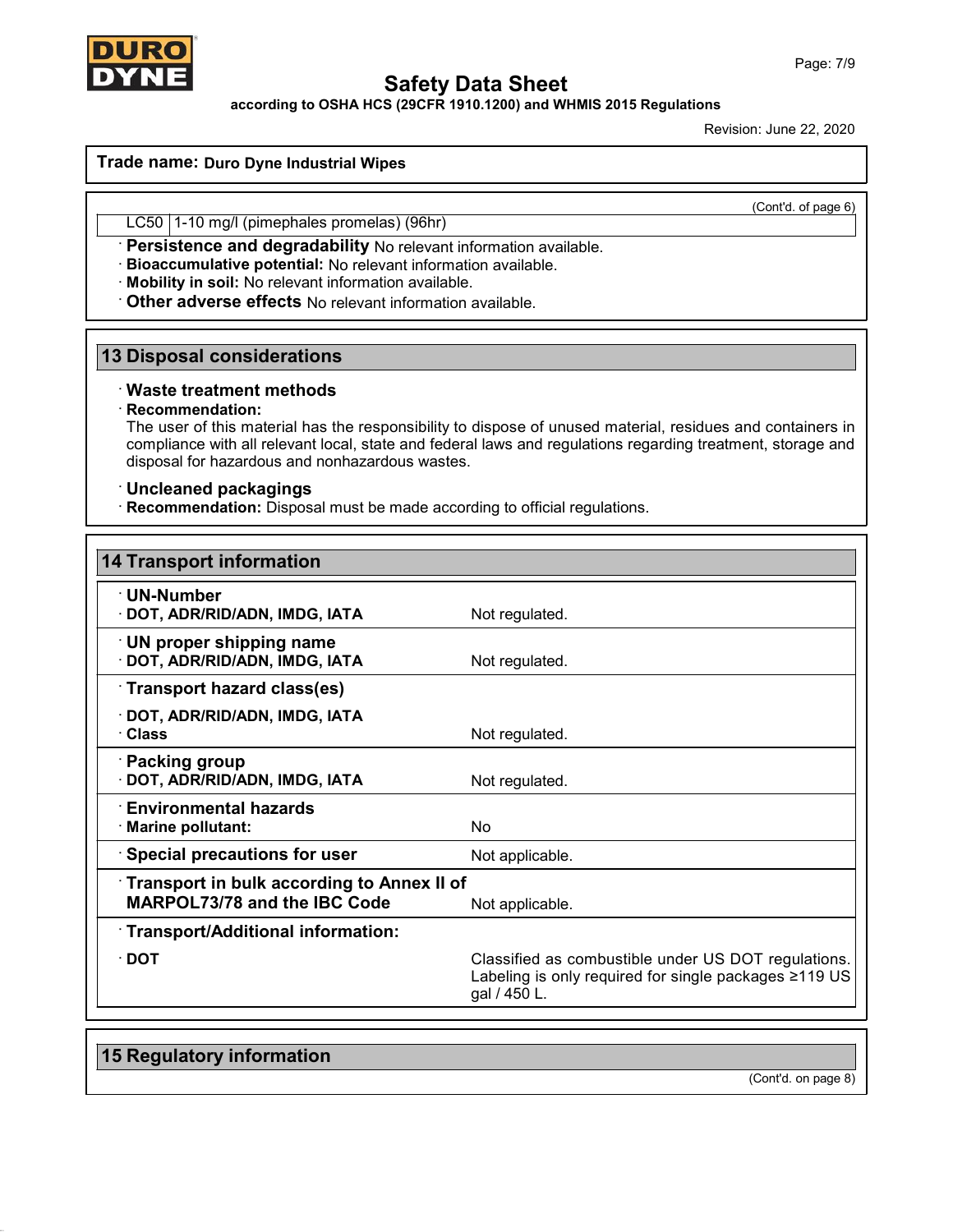

according to OSHA HCS (29CFR 1910.1200) and WHMIS 2015 Regulations

Revision: June 22, 2020

| mixture<br>· United States (USA)<br>· SARA                                       | (Cont'd. of page 7)<br>Safety, health and environmental regulations/legislation specific for the substance or |
|----------------------------------------------------------------------------------|---------------------------------------------------------------------------------------------------------------|
| · Section 302 (extremely hazardous substances):                                  |                                                                                                               |
| None of the ingredients are listed.                                              |                                                                                                               |
| · Section 313 (Specific toxic chemical listings):                                |                                                                                                               |
| None of the ingredients are listed.                                              |                                                                                                               |
| · TSCA (Toxic Substances Control Act)                                            |                                                                                                               |
| All ingredients are listed or exempt.                                            |                                                                                                               |
| · Proposition 65 (California)                                                    |                                                                                                               |
| <b>Chemicals known to cause cancer:</b>                                          |                                                                                                               |
| None of the ingredients are listed.                                              |                                                                                                               |
| Chemicals known to cause developmental toxicity for females:                     |                                                                                                               |
| None of the ingredients are listed.                                              |                                                                                                               |
| Chemicals known to cause developmental toxicity for males:                       |                                                                                                               |
| None of the ingredients are listed.                                              |                                                                                                               |
| Chemicals known to cause developmental toxicity:<br>Present in trace quantities. |                                                                                                               |
| 67-56-1 Methanol                                                                 |                                                                                                               |
| · EPA (Environmental Protection Agency):                                         |                                                                                                               |
| None of the ingredients are listed.                                              |                                                                                                               |
| · IARC (International Agency for Research on Cancer):                            |                                                                                                               |
| None of the ingredients are listed.                                              |                                                                                                               |
| Canadian Domestic Substances List (DSL):                                         |                                                                                                               |
| All ingredients are listed or exempt.                                            |                                                                                                               |
| <b>16 Other information</b>                                                      |                                                                                                               |
|                                                                                  | This information is based on our present knowledge. However, this shall not constitute a guarantee for any    |

· Abbreviations and acronyms: ADR: European Agreement concerning the International Carriage of Dangerous Goods by Road IMDG: International Maritime Code for Dangerous Goods DOT: US Department of Transportation IATA: International Air Transport Association CAS: Chemical Abstracts Service (division of the American Chemical Society) LC50: Lethal concentration, 50 percent LD50: Lethal dose, 50 percent OSHA: Occupational Safety & Health Administration Flam. Liq. 3: Flammable liquids – Category 3 Flam. Liq. 4: Flammable liquids – Category 4 Acute Tox. 4: Acute toxicity – Category 4 Eye Dam. 1: Serious eye damage/eye irritation – Category 1 STOT SE 3: Specific target organ toxicity (single exposure) – Category 3 · Sources

specific product features and shall not establish a legally valid contractual relationship.

(Cont'd. on page 9)